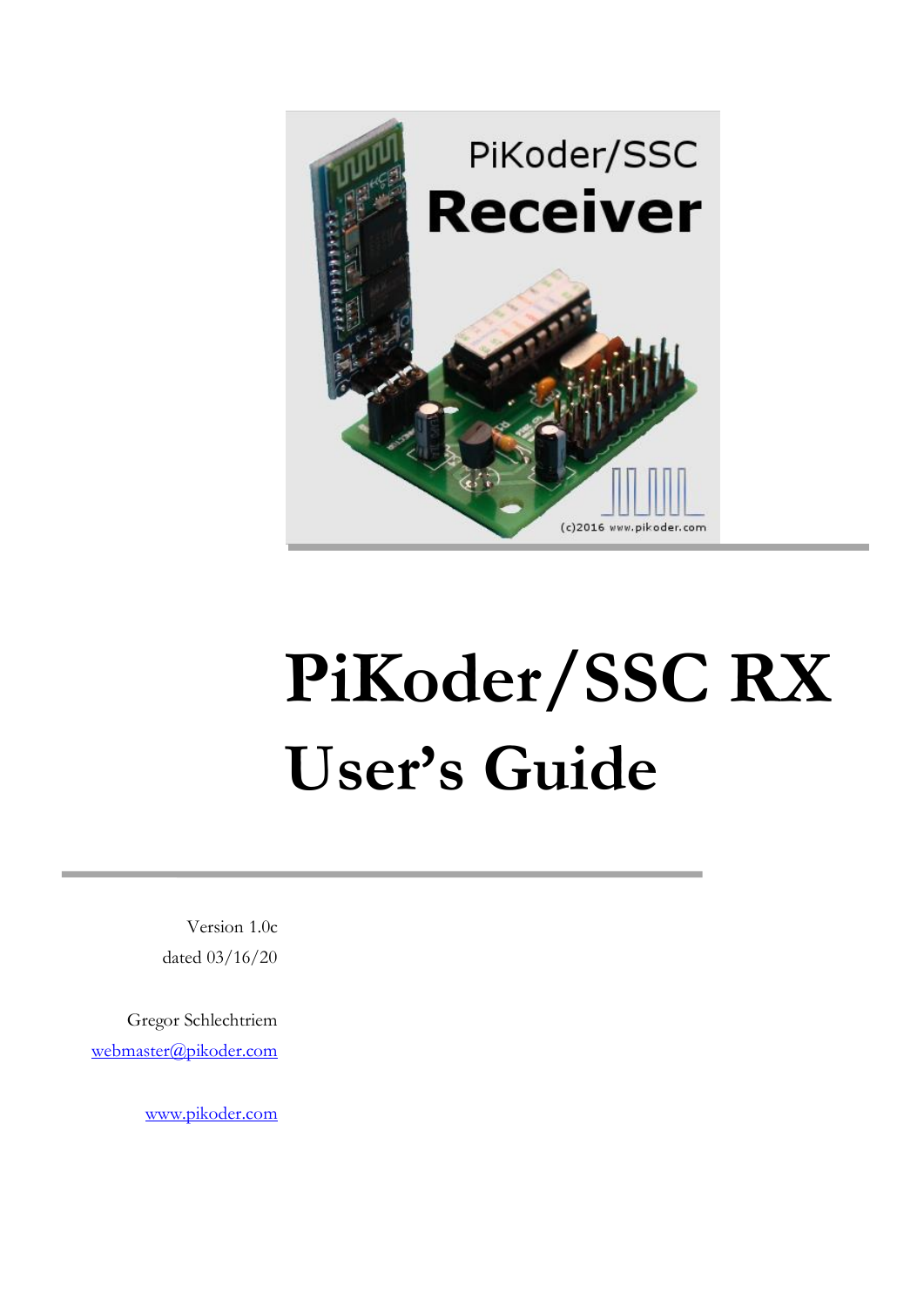## **Content**

| <b>Overview</b>                                                          | 3  |
|--------------------------------------------------------------------------|----|
| Hardware setup                                                           | 5  |
| Connecting the PiKoder/SSC to a Windows 7 PC                             |    |
| Installing the Windows driver for your USB Bluetooth dongle (optional) 7 |    |
|                                                                          |    |
| Connecting the PiKoder/SSC RX to the PCC PiKoder Control Center12        |    |
| Connecting the PiKoder/SSC to an Android tablet                          | 15 |
| Connecting the PiKoder/SSC to an Arduino Uno                             | 17 |
| <b>PiKoder/SSC RX Pinning</b>                                            | 21 |
| <b>PiKoder/SSC RX Schematic</b>                                          | 23 |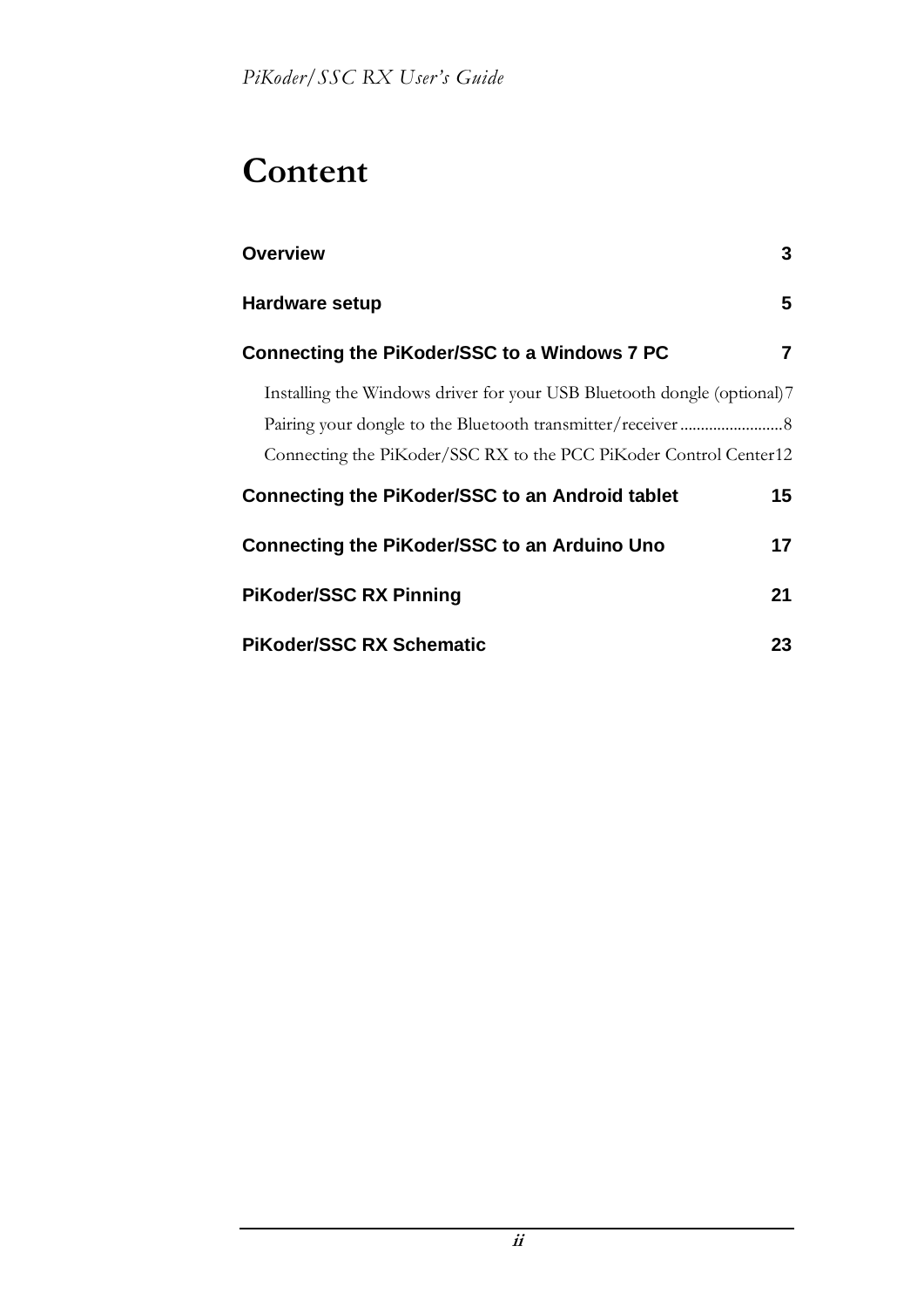### *Overview*

The PiKoder/SSC RX represents an eight channel bluetooth receiver module based on the PiKoder/SSC which has been designed as a replacement of the receiver in an  $R/C$  car. In concert with the  $picCAR$ -App you can easily control your model with your Android smart phone. Using the [Ar](http://www.pikoder.de/Arduino_Digital_RC_EN.html)[duino Digital RC](http://www.pikoder.de/Arduino_Digital_RC_EN.html) for a broader and more professional feature set. The PiKoder/SSC RX features a wide range of power supply  $(4.0 - 6.5 V)$  allowing you to simply replace your models current receiver.

This User's Guide describes in section 2 the hardware setup for the PiKoder/SSC RX. The following sections 3, 4, and 5 describe how to establish the Bluetooth connection between the receiver and the controlling computer.

Section 3 outlines details as to how to connect to the receiver from a BT enabled PC running Windows 7 (either with build-in BT or using a USB dongle) for the customization of your receiver to your application.using the [PiKoder Control Center \(PCC\),](http://www.pikoder.de/PiKoder_PCC_EN.html) a graphical user interface for reviewing and setting PiKoder parameters . This step would be optional since the default parameters cover a number of standard applications.

Section 4 then describes how to communicate with an Android tablet with build-in BT. In section 5 you will learn how to connect your PiKoder/SSC to an Arduino using a Bluetooth Shield. Please refer to the exhibits for the pinning and the schematic.

The receiver is based on a **PiKoder/SSC** programmed with the latest firmware. This means that you can design your own remote control using the protocols and interfaces featured by the SSC. Please refer to the PiKoder/SSC User's Guide for more information.

This User's Guide is based on the most recent hard- and firmware version 2.3 available for the PiKoder/SSC and the related programming software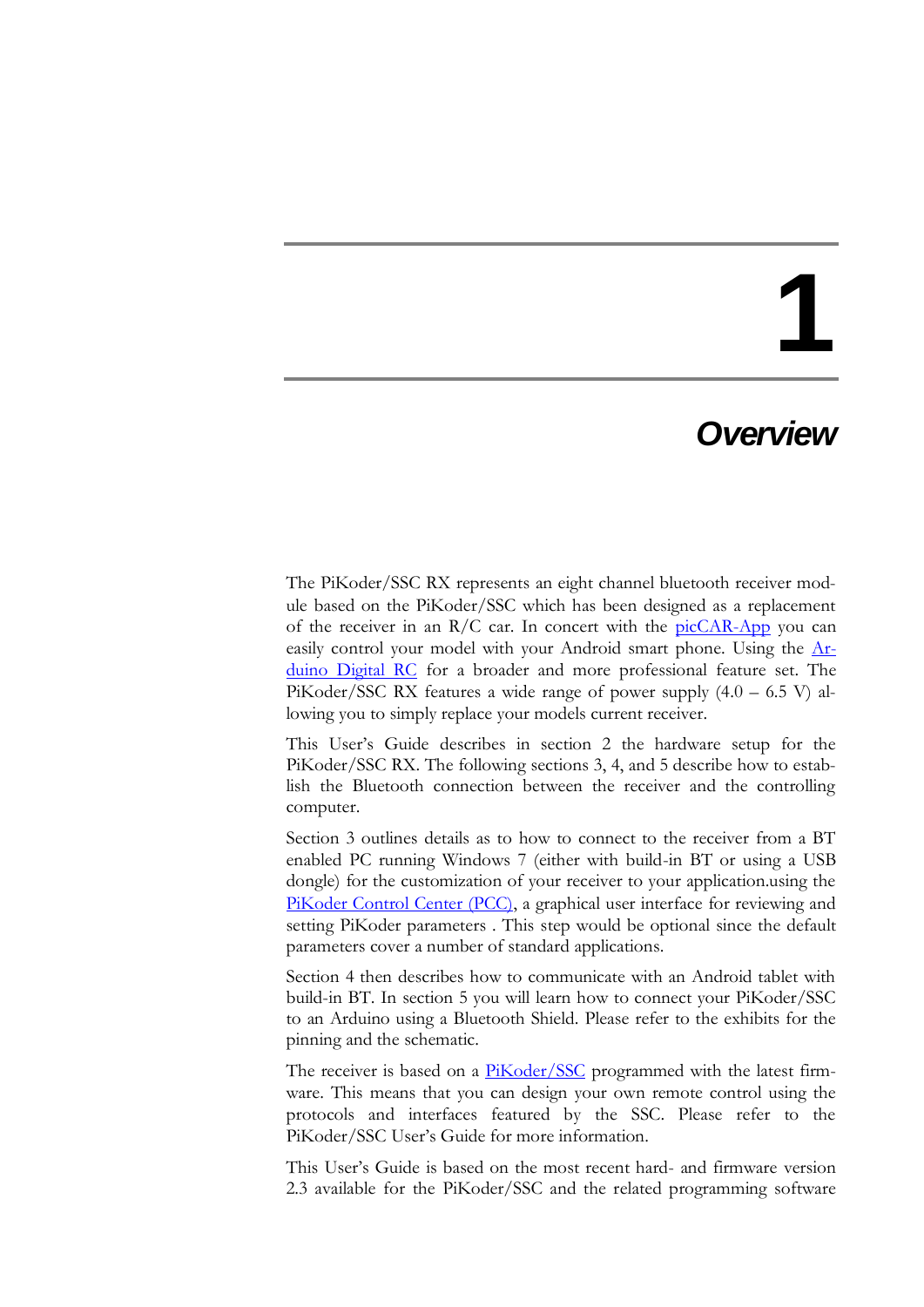"PCC PiKoder Control Center". Please check for updated information and new software releases on [www.pikoder.com.](http://www.pikoder.com/)

Hyperlinks were integrated into the text for convenience. You would also find all downloads referenced on the [PiKoder/SSC webpage.](http://www.pikoder.de/PiKoder_SSC_EN.htm)

Please share with me any comments, improvement ideas or errors you will find or encounter in working with your PiKoder/SSC RX. I can be reached at [webmaster@pikoder.com.](mailto:webmaster@pikoder.com) Thank you very much!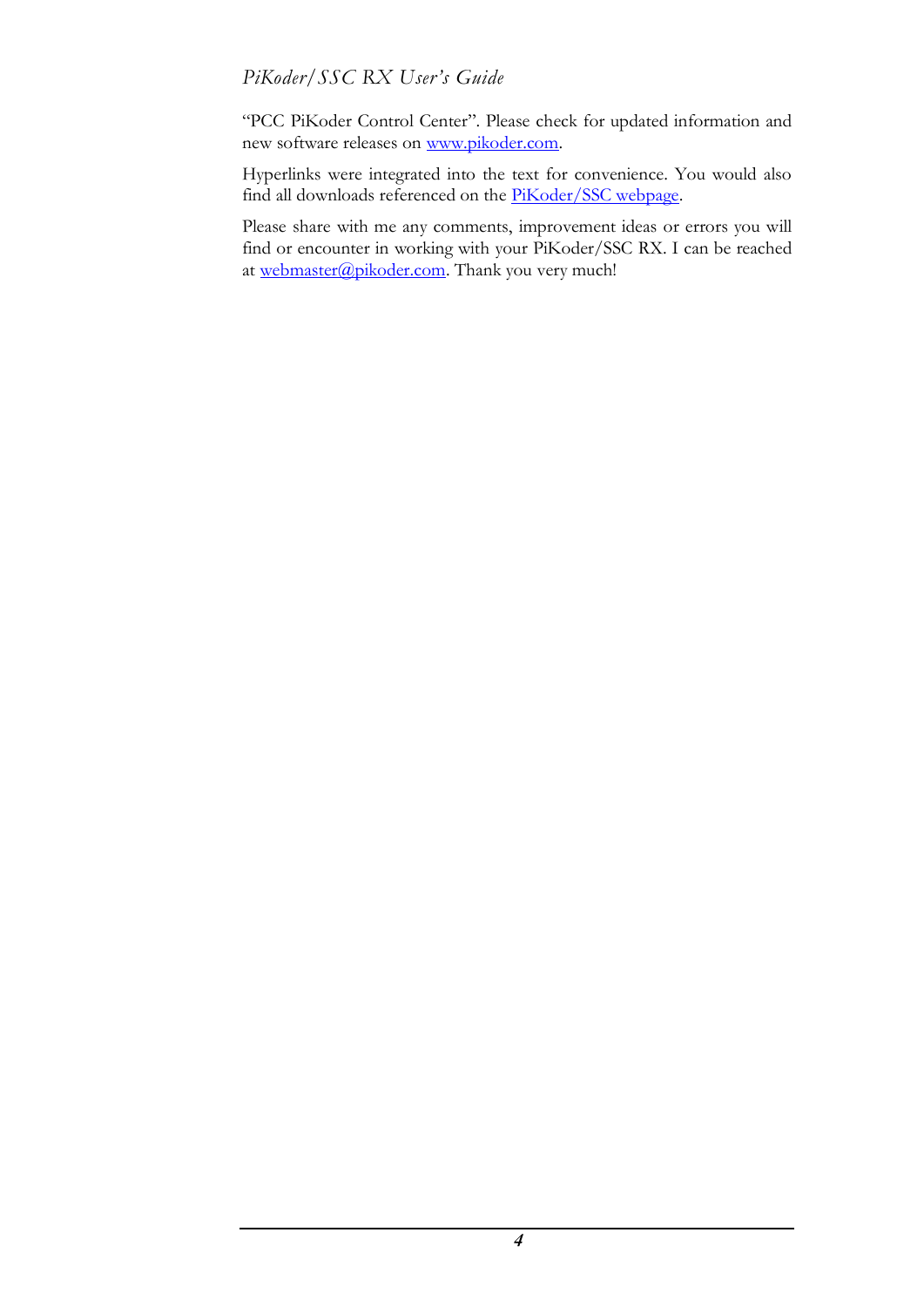### *Hardware setup*

The PiKoder/SSC RX is based on a single chip solution for implementing a serial servo controller (PiKoder/SSC) which gives you full control of up to eight servos or electronic speed controls with a resolution of 1 µs. To meet the requirement of simple receiver replacement, the PiKoder/SSC has been combined with a power regulator and a Bluetooth TX/RX module.



**PiKoder/SSC RX fully assembled**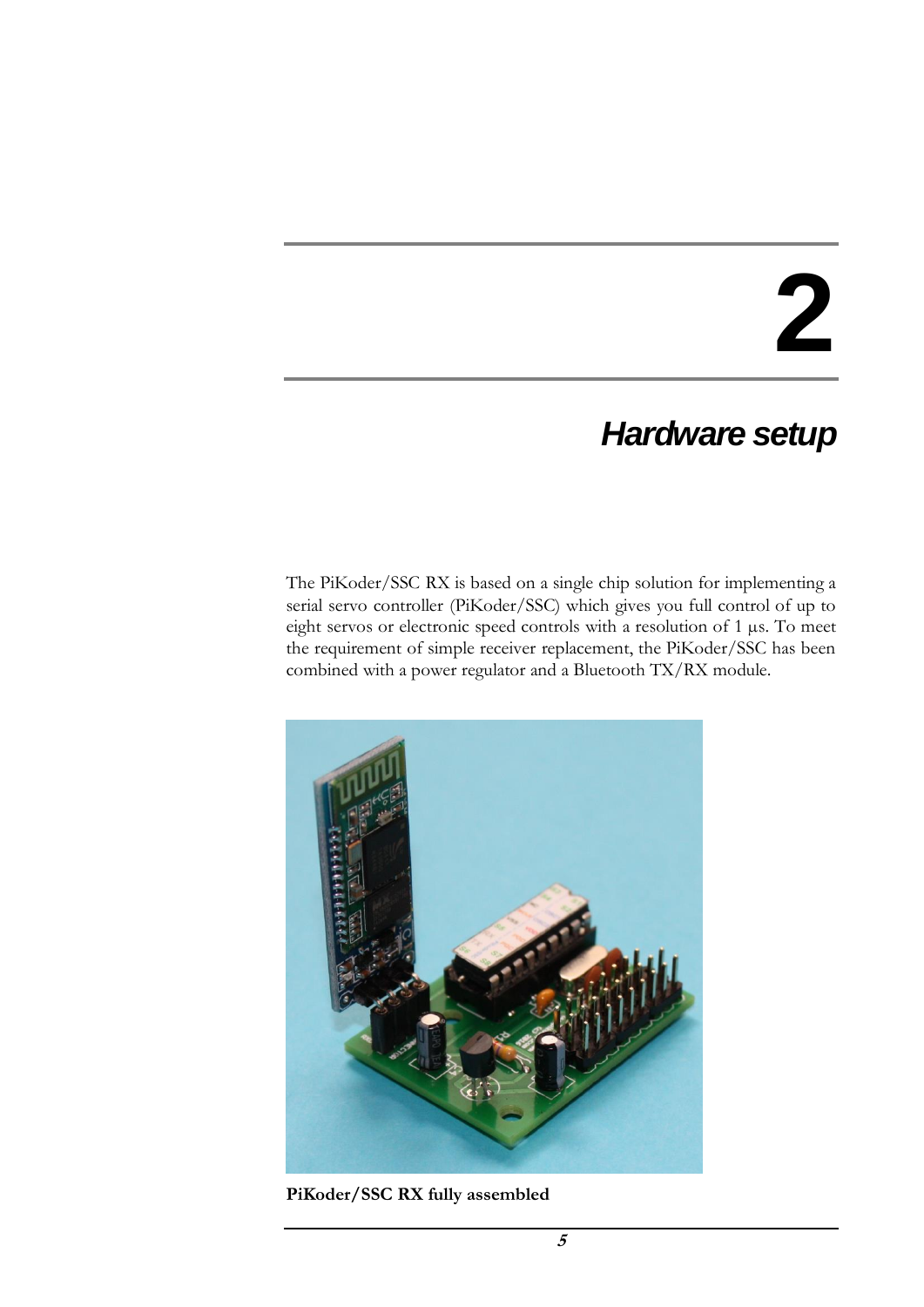In order to commission your PiKoder/SSC RX you would connect a battery or other power source providing a voltage between 4.0 and 6.5 Volts to your module (see below). After turning the power on, the red LED on your Bluetooth module should start to blink indicating that power is provided and that the module is ready for binding to another Bluetooth transmitter/receiver module.



**PiKoder/SSC RX wiring**

If you were to use your PiKoder/SSC RX with an electronic speed controller (ESC) featuring a battery elimination circuit (BEC) then you would only connect your ESC to one of the channels as shown in the image below (please refer to exhibit A for the pcb pinning). **In this configuration do not connect a separate power supply because this could damage your boards!**



**PiKoder/SSC RX wiring using BEC**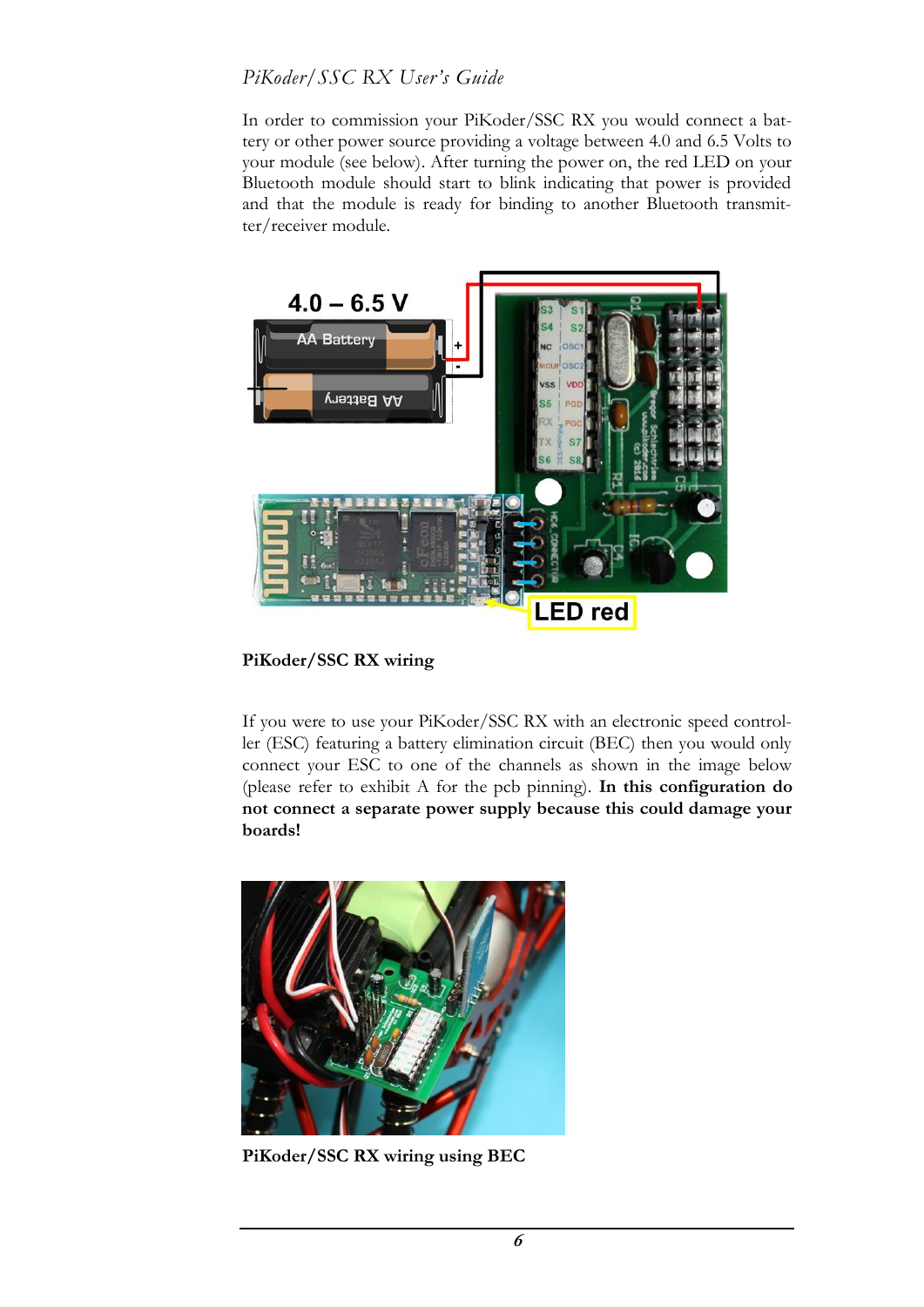### *Connecting the PiKoder/SSC to a Windows 7 PC*

There are three steps required to establish the Bluetooth based communication between your PC respectively the PiKoder Control Center Application (PCC) for controlling and programming the PiKoder/SSC and the SSC itself:

- a. Installing the Windows driver for the USB Bluetooth dongle (optional)
- b. Paring your doungle to the Bluetooth transmitter/receiver
- c. Connecting the PCC Control Center application to the PiKoder/SSC using a virtual COM port

This chapter will guide you through these steps.

#### **Installing the Windows driver for your USB Bluetooth dongle (optional)**

Insert your USB Bluetooth dongle into one available USB port. Windows 7 will recognize the new hardware and install the respective drivers.

The automatic installation does include the components shown below and after the completion you should see a window similar to the one below.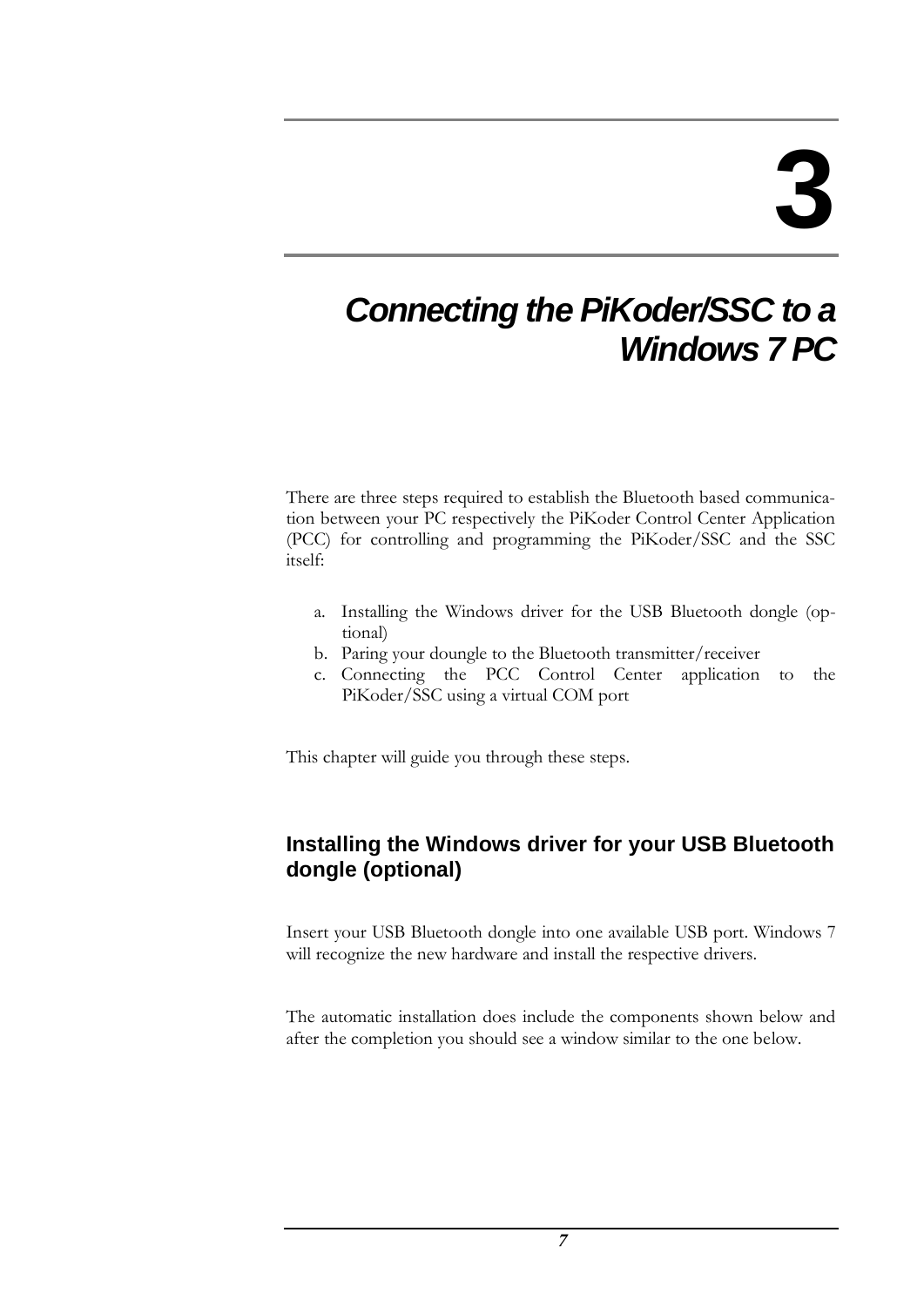

#### **Pairing your dongle to the Bluetooth transmitter/receiver**

Pairing is required to establishing a connection between two Bluetooth devices. Your Bluetooth would be in "Discoverable" mode after turning it on and allowing the dongle to discover the module. Once both modules would agree on a key the pairing is completed and the devices would recognize each other and establish a connection.

You would initiate this process by supplying power to the PiKoder/SSC RX module and select 'Add a device' at your computer's control panel.



The computer will find the transmitter which usually is identified as 'linvor' as shown below.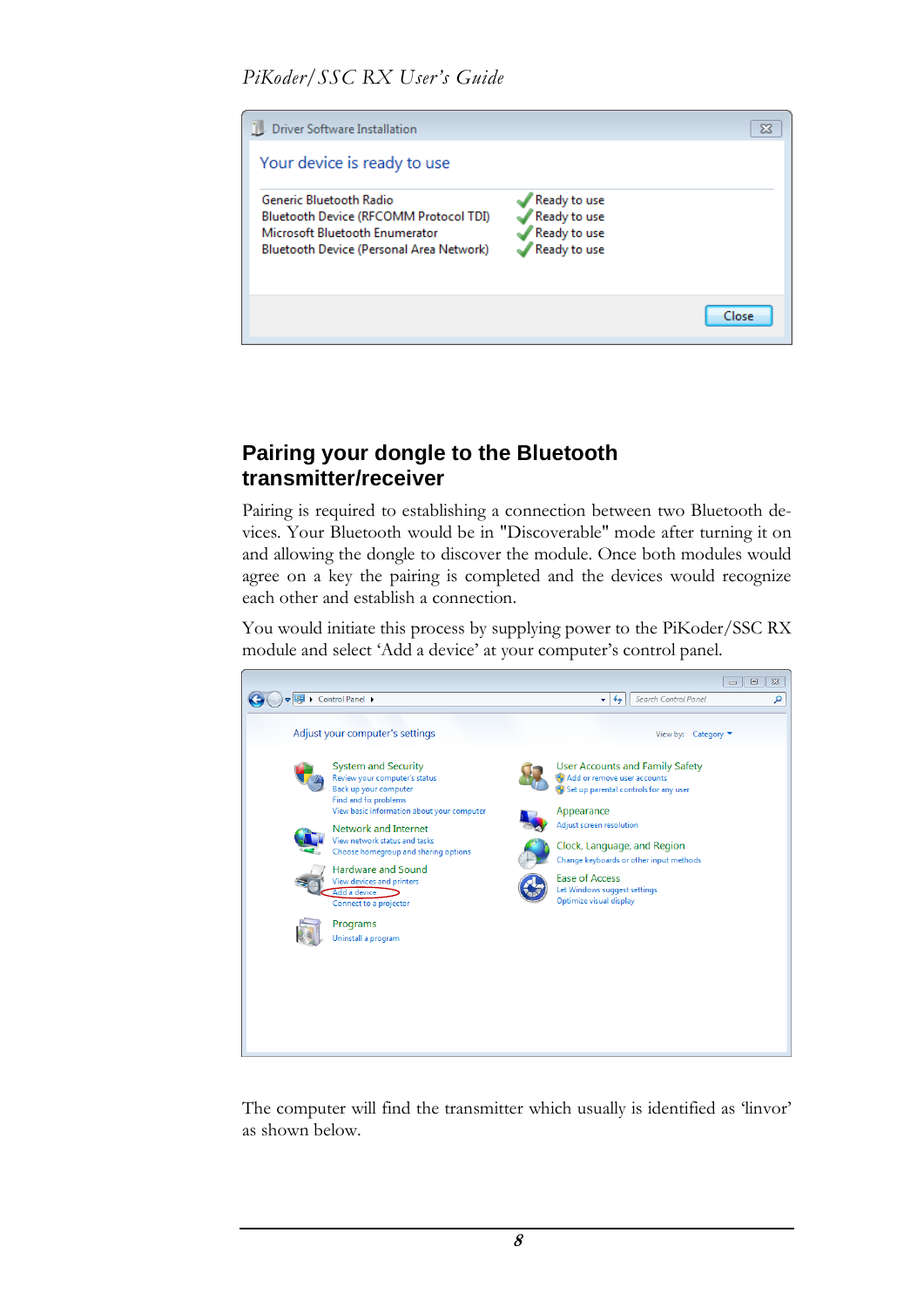| Add a device                                                                   | ж |
|--------------------------------------------------------------------------------|---|
| Select a device to add to this computer                                        |   |
| Windows will continue to look for new devices and display them here.<br>linvor |   |
| Bluetooth<br>Other                                                             |   |
|                                                                                |   |
|                                                                                |   |
| What if Windows doesn't find my device?                                        |   |
| Cancel<br>Next                                                                 |   |

Select the device by left-clicking it and select the option: 'Enter a device's pairing code'.

| Add a device                                                                                                                                   |                |
|------------------------------------------------------------------------------------------------------------------------------------------------|----------------|
| Select a pairing option                                                                                                                        |                |
| $\rightarrow$ Create a pairing code for me<br>The device has a keypad.                                                                         |                |
| $\rightarrow$ Enter the device's pairing code<br>The device comes with a pairing code.<br>Check for one on the device or in the device manual. | linvor         |
| $\rightarrow$ Pair without using a code<br>This type of device, such as a mouse, does not require a<br>secure connection.                      |                |
| How can I tell if my device has a pairing code?                                                                                                |                |
|                                                                                                                                                | Cancel<br>Next |

The following menue will appear and allow you to enter the pairing code which is usually '1234'.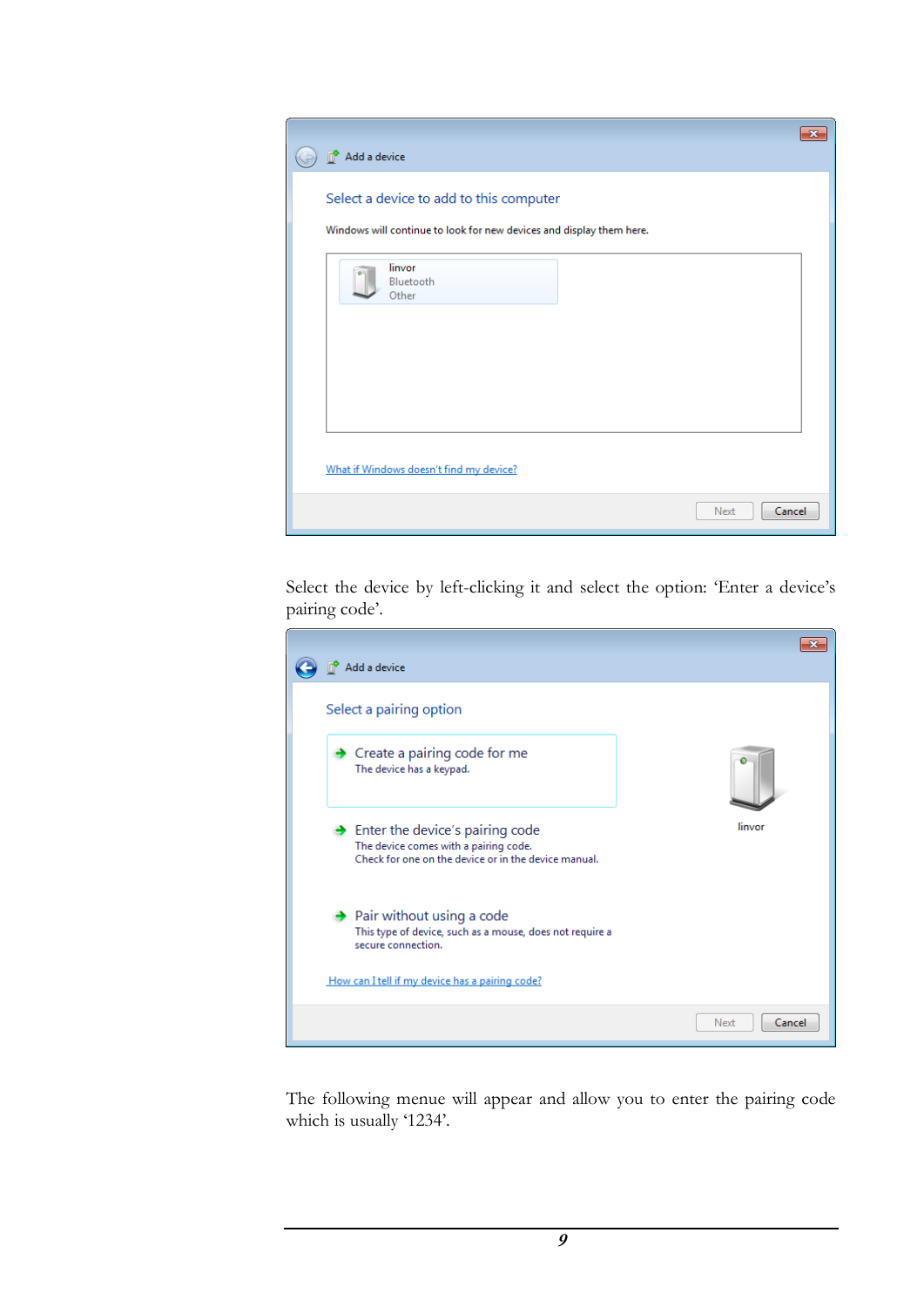

After successful completion of the pairing you would get the following screen.

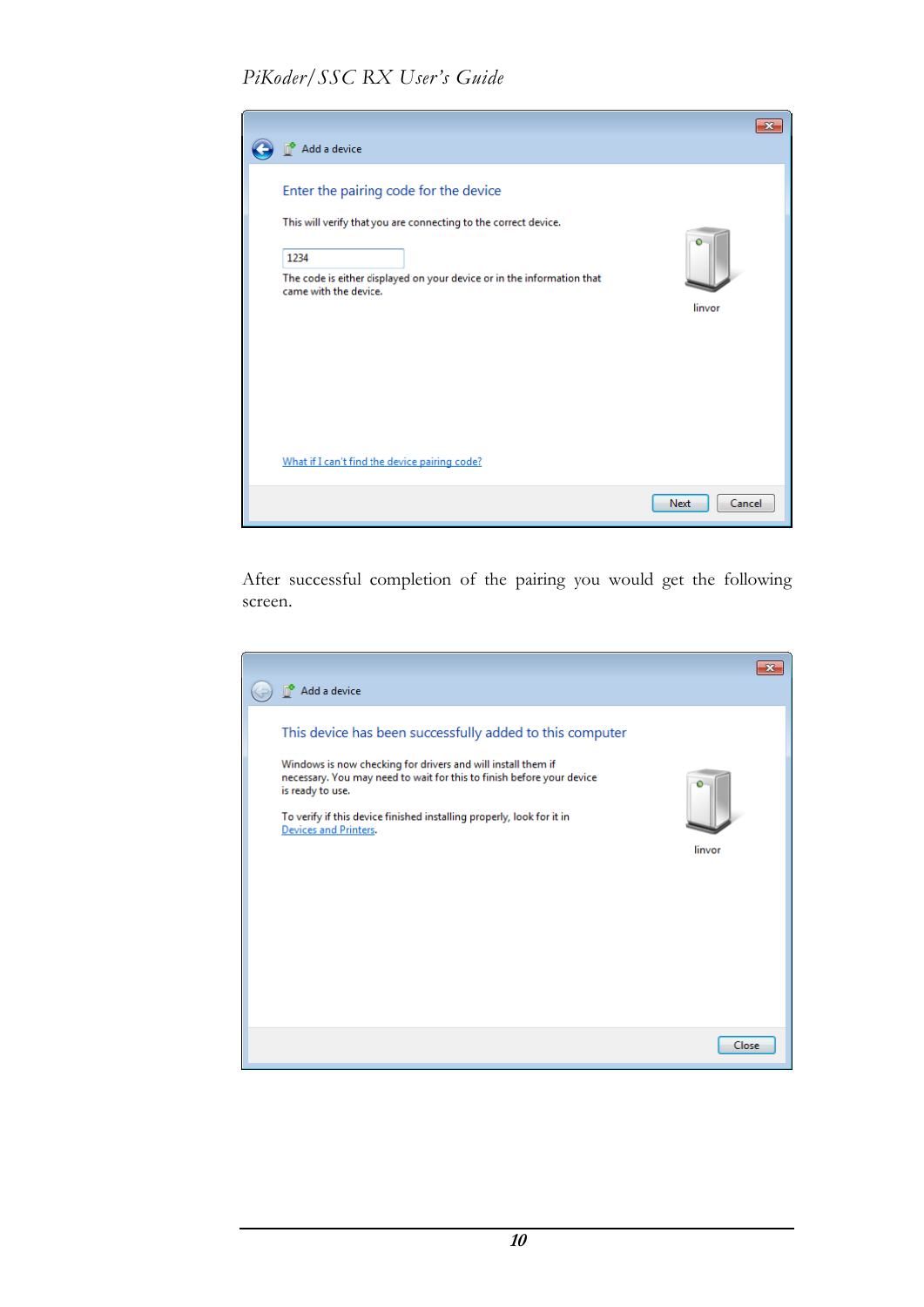If you go back to the Control Panel you can check out the properties of the Bluetooth connection by selecting the 'View devices and printers' option and right-clicking the 'linvor' picto.



By selecting 'Hardware' you could figure out the virtual COM port used for the Bluetooth connection; in this instance COM11 is used. This COM port information is required to perform the next step of connecting your PiKoder/SSC to your computer.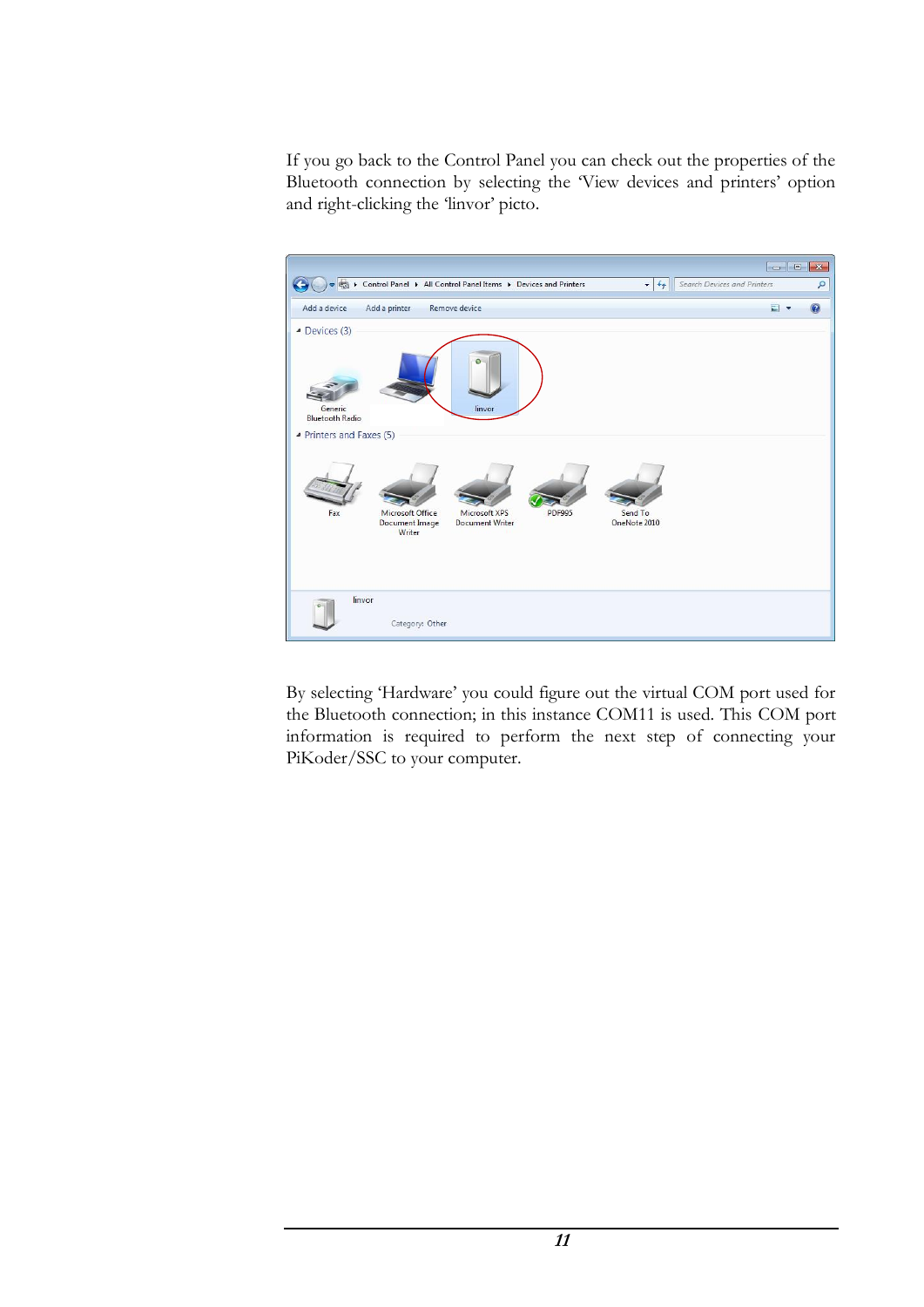| U linvor Properties                                 | $\Sigma$   |
|-----------------------------------------------------|------------|
| Hardware<br>General<br>Services<br>Bluetooth        |            |
| linvor                                              |            |
| Device Functions:                                   |            |
| <b>Name</b>                                         | Type       |
| Standard Serial over Bluetooth link (COM11)         | Ports (COM |
|                                                     |            |
| <b>Device Function Summary</b>                      |            |
| Manufacturer: Microsoft                             |            |
| Location: on Bluetooth Device (RFCOMM Protocol TDI) |            |
| Device status: This device is working properly.     |            |
|                                                     | Properties |

.

#### **Connecting the PiKoder/SSC RX to the PCC PiKoder Control Center**

Please download the latest executable version of the PCC application from [www.pikoder.com](http://www.pikoder.com/) and unzip the downloaded file – there is no installation required.

Make sure that your computer is turned on and that your Bluetooth dongle is placed in a USB port. Power up the PiKoder/SSC RX with the transmitter / receiver connected (the red led will blink fast). Start the PCC Control Center application.

| $\overline{\mathbf{x}}$<br>o o<br>PCC PiKoder Control Center<br><b>Connection to PiKoder</b><br><b>PiKoder Info</b><br><b>COM</b><br><b>Status</b><br><b>Type Id</b><br>Select COM port and<br>a<br>$COM10 \quad \hat{ }$<br>double click to connect<br><b>Firmware</b> |  |  |                       |           |           |                |                           |  |
|-------------------------------------------------------------------------------------------------------------------------------------------------------------------------------------------------------------------------------------------------------------------------|--|--|-----------------------|-----------|-----------|----------------|---------------------------|--|
| <b>Channels</b> [µs]                                                                                                                                                                                                                                                    |  |  |                       |           |           |                | <b>PiKoder Parameters</b> |  |
| Position<br>1:                                                                                                                                                                                                                                                          |  |  | ٠                     | min.<br>Ė | max.<br>Ė | neutral -<br>Ė | miniSSC Offset<br>÷       |  |
| 2:                                                                                                                                                                                                                                                                      |  |  | ٠                     | ÷         | ÷         | ÷              | TimeOut [0.1s]            |  |
| 3 <sup>2</sup>                                                                                                                                                                                                                                                          |  |  | ٠                     | $\div$    | ÷         | $\div$         |                           |  |
| 4:                                                                                                                                                                                                                                                                      |  |  | ٠                     | E         | $\div$    | Ė              | <b>PPM-Channels</b><br>÷  |  |
| 5 <sub>1</sub>                                                                                                                                                                                                                                                          |  |  | $\blacktriangleright$ | $\div$    | ÷         | ÷              | <b>PPM-Mode</b>           |  |
| 6:                                                                                                                                                                                                                                                                      |  |  | ٠                     | ÷         | Ė         | 쉬              |                           |  |
| 7:                                                                                                                                                                                                                                                                      |  |  | ٠                     | ÷         | $\div$    | Ė              | <b>Parameter</b>          |  |
| 8 <sup>2</sup>                                                                                                                                                                                                                                                          |  |  | ٠                     | ÷         | ÷         | ÷              | <b>Save Parameters</b>    |  |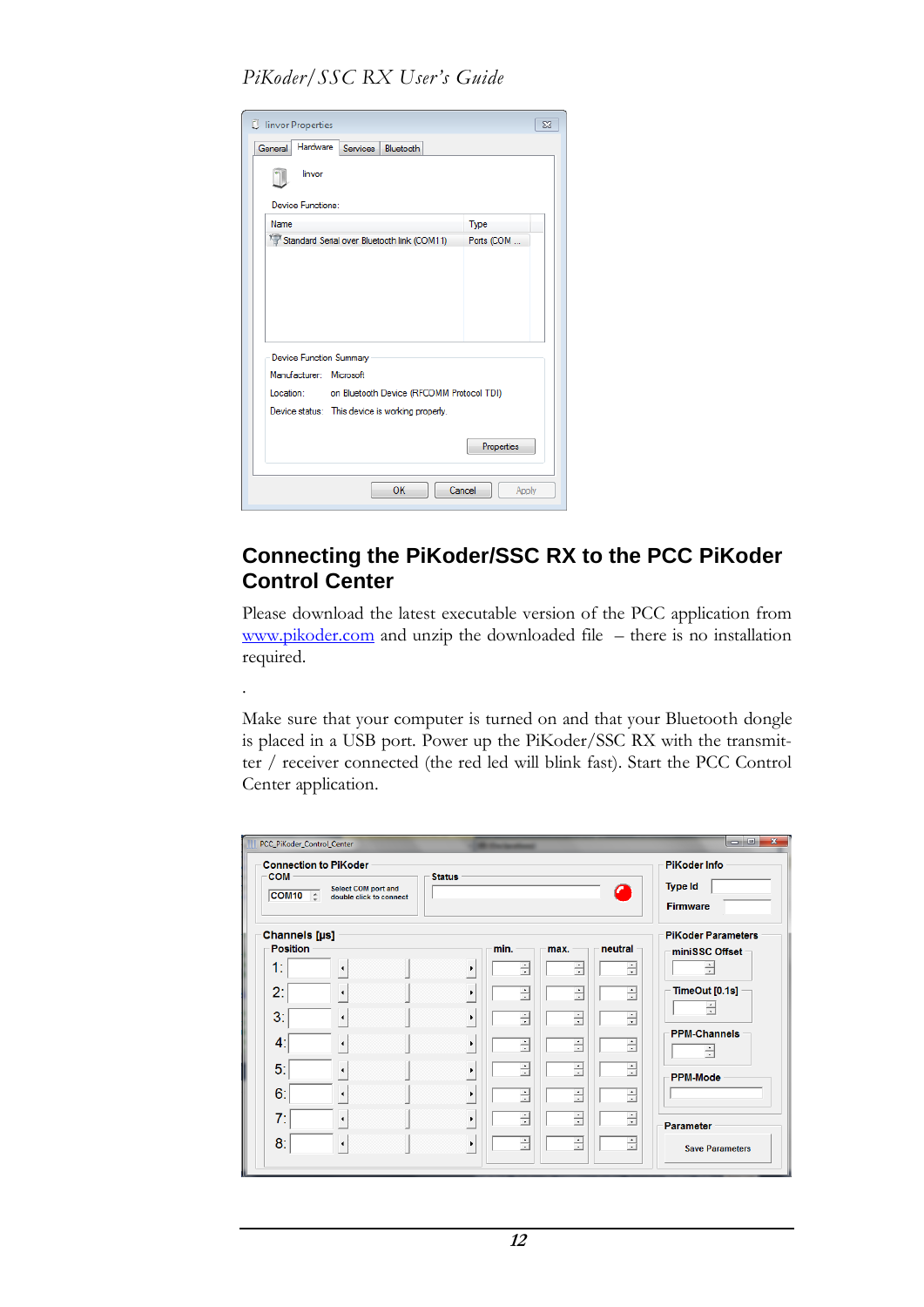The PiKoder Control Center application would show COM10 to be the first available port in your computer. Select the COM port your PiKoder/SSC is connected to (in this example COM31, see below) and then click on the box to indicate your selection and communication to the controller will be established.

| PCC PiKoder Control Center<br><b>Connection to PiKoder</b><br><b>COM</b><br><b>Status</b><br><b>Select COM port and</b><br>C<br>Parameters loaded ok.<br><b>COM31</b><br>÷<br>double click to connect                                                                                                                                                                                                                                                                                                                                                                                         | <b>PiKoder Info</b><br><b>SSC</b><br><b>Type Id</b><br><b>Firmware</b><br>2.00                                                  |
|-----------------------------------------------------------------------------------------------------------------------------------------------------------------------------------------------------------------------------------------------------------------------------------------------------------------------------------------------------------------------------------------------------------------------------------------------------------------------------------------------------------------------------------------------------------------------------------------------|---------------------------------------------------------------------------------------------------------------------------------|
| Channels [µs]<br><b>Position</b><br>min.<br>neutral<br>max.<br>1500<br>1:<br>$870 -$<br>$2220 -$<br>$1500 -$<br>٠<br>1500<br>2:<br>$870 -$<br>$2220 -$<br>$1500 -$<br>٠<br>3:1<br>1500<br>$1500 -$<br>$870 -$<br>$2220 -$<br>$\blacktriangleright$<br>1500<br>4:1<br>$870 -$<br>$2220 -$<br>$1500 -$<br>$\blacktriangleright$<br>1500<br>5:<br>$2220 -$<br>$870 -$<br>$1500 -$<br>٠<br>1500<br>6:<br>$870 -$<br>$2220 -$<br>$1500 -$<br>٠<br>7:<br>1500<br>$870 -$<br>$2220 -$<br>$1500 -$<br>$\blacktriangleright$<br>1500<br>8:<br>$870 -$<br>$2220 -$<br>$1500 -$<br>$\blacktriangleright$ | <b>PiKoder Parameters</b><br>miniSSC Offset<br>÷<br>0<br>TimeOut [0.1s]<br>÷<br>0<br><b>Parameter</b><br><b>Save Parameters</b> |

You would now have full control of your SSC: either for real-time control by the sliders or for changing the settings and save the new parameters. Please refer to the [PiKoder/SSC User's Manual](http://www.pikoder.de/PiKoder_SSC_EN.htm) for a full description of all parameters.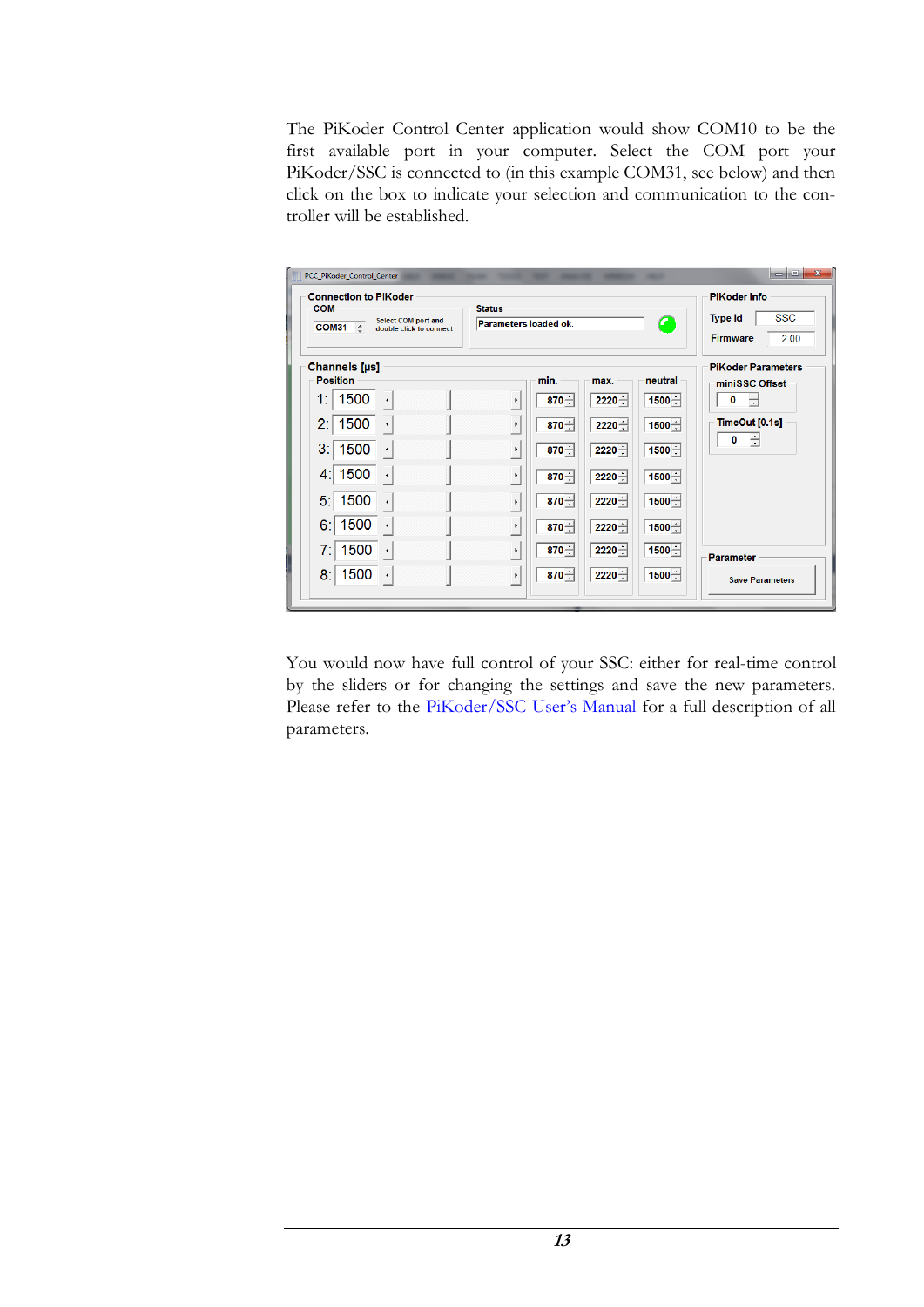**Room for your notes**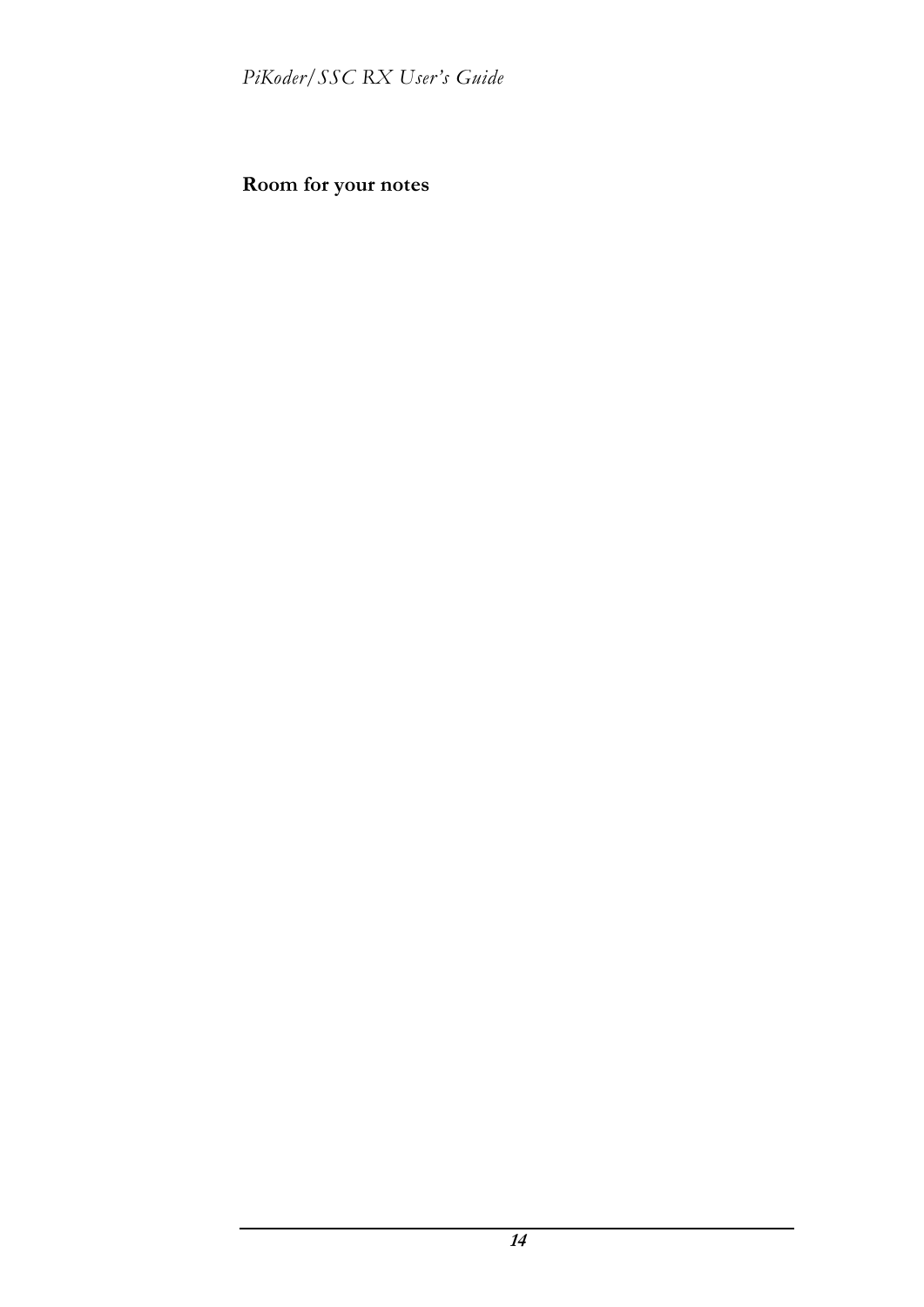### *Connecting the PiKoder/SSC to an Android tablet*

An Android tablet or smart phone can be used also for remotely controlling your PiKoder/SSC based on the PiKoder/SSC's terminal interface in combination with an Android app such as BlueTerm.

You would have to install BlueTerm on your tablet. Please make sure to set the parameters as shown on the screenshot below. Esspecially the CR+LF characters can be removed because they are not needed by the PiKoder/SSC.

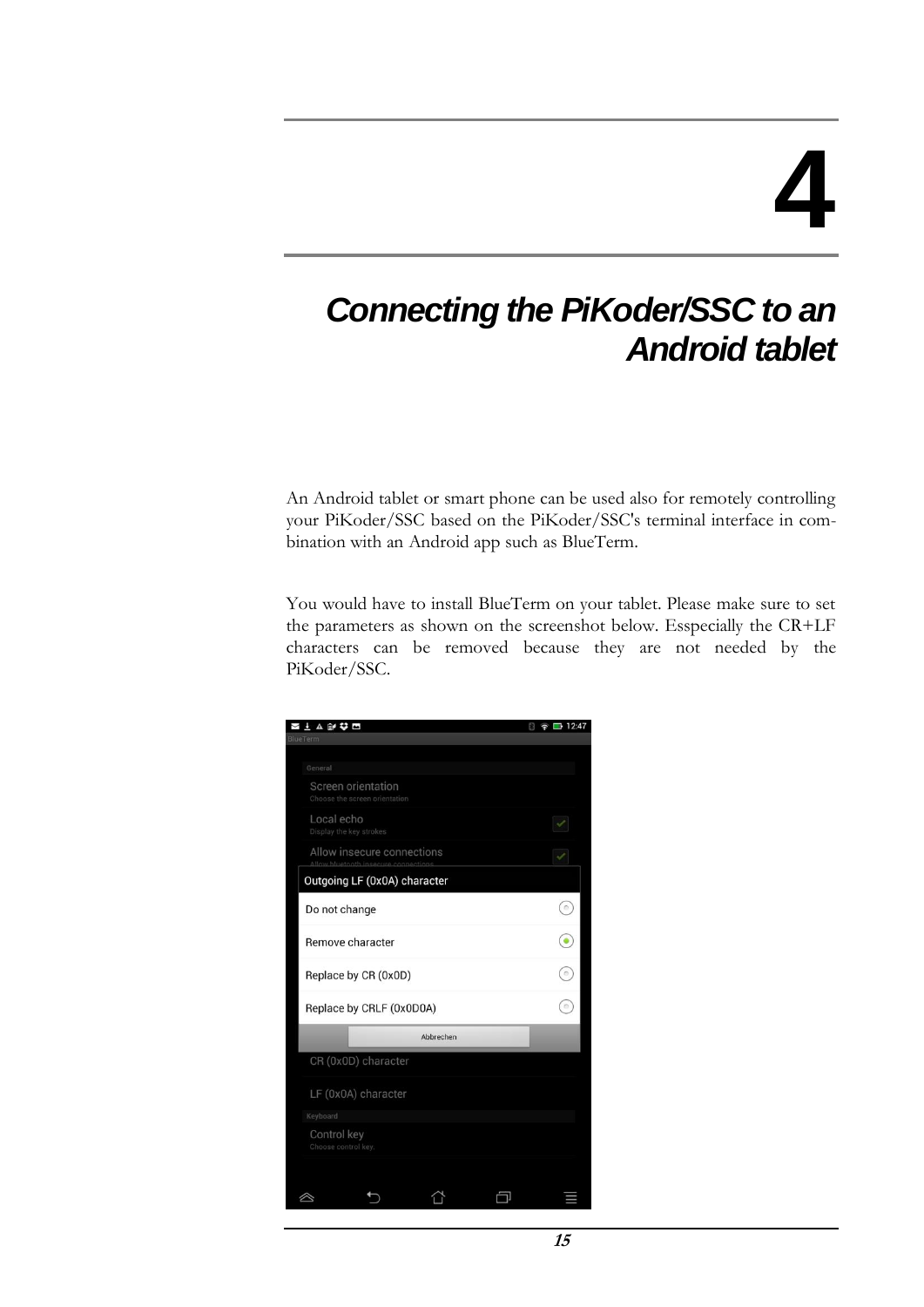After connecting to linvor you can apply all standard commands as shown below.

| 上下の時間<br>$\widehat{\mathcal{P}}$ $\Box$ 20:18<br>8                                                                                                                                          |                |      |                     |      |   |                |                          |               |          |                         |
|---------------------------------------------------------------------------------------------------------------------------------------------------------------------------------------------|----------------|------|---------------------|------|---|----------------|--------------------------|---------------|----------|-------------------------|
| <b>BlueTerm</b><br>27<br>1457<br>$1 = 1457$<br>Π<br>12<br>1457<br>37<br>1457<br>$3 = 2000$<br>$\mathbf{1}$<br>3?<br>2000<br>$3 = 1000$<br>T<br>37<br>1000<br>12<br>1457<br>22<br>1457<br>37 |                |      |                     |      |   |                |                          |               |          | connected: linvor       |
| 1000<br>42<br>1457<br>$4 = 1500$<br>T<br>۹                                                                                                                                                  |                |      |                     |      |   |                |                          |               |          |                         |
| 1                                                                                                                                                                                           | $\overline{2}$ | 3    | $\overline{\bf{4}}$ | 5    | 6 | $\overline{7}$ | 8                        | 9             | $\bf{0}$ | $\overline{\mathbf{x}}$ |
| w                                                                                                                                                                                           | @              | #    | \$                  | $\%$ | ٨ | 8              | *                        | ۰             | Ξ        | √                       |
|                                                                                                                                                                                             |                | I    | I                   | ۷    | I | l              | $\overline{\mathcal{L}}$ | $\mathcal{C}$ | ŋ        |                         |
| 1/2                                                                                                                                                                                         |                | $\{$ | ł                   | <    | × | Ħ              | ۳                        |               | ٠        | è                       |
| 國                                                                                                                                                                                           | ⊕              | ABC  | $\prime$            |      |   |                | ?                        | ţ             | ï        | ١                       |
| ◬                                                                                                                                                                                           |                |      |                     |      | 습 |                | Ċ                        |               |          |                         |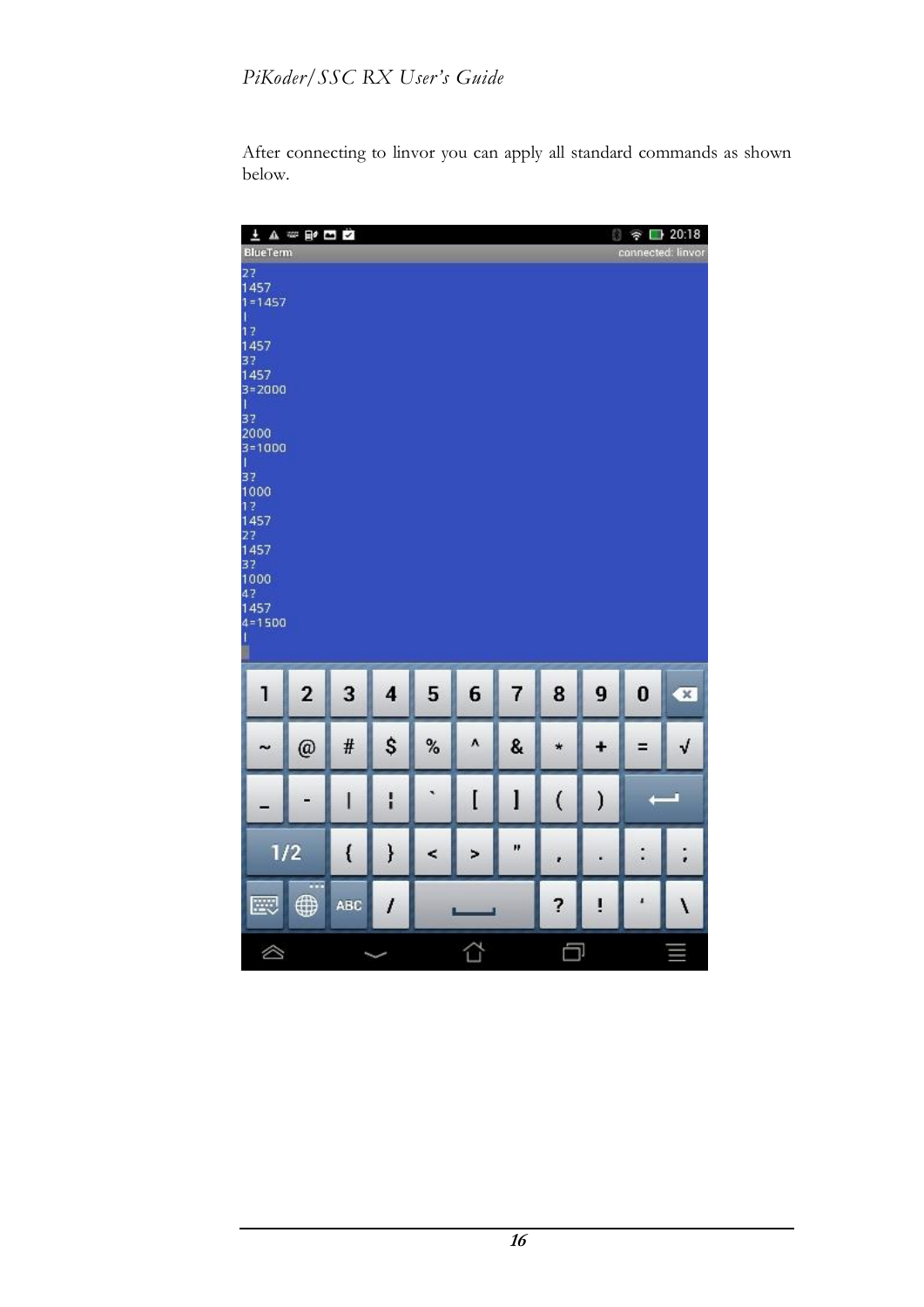### *Connecting the PiKoder/SSC to an Arduino Uno*

This section describes how you connect an Arduino in combination with a Bluttooth Shield to your PiKoder/SSC.

In order to maintain the transparent serial communication you would have to program the Bluetooth Shield in a way that communication to the receiver is established automatically whenever the receiving unit is found. The following description is based on the ITead Bluetooth Shield. Please bear in mind that other shields may behave differently. Therefore, if you consider using another shield you would have to make sure that the automatic connect is working properly by following the user manual of this particular shield.

For programming the shield you will need your computer and a standard terminal application such as Tera Term. To begin programming you would have to stack the shield on your Arduino. Since you will be communicating directly with the shield controller using the Arduinos USB port it is recommended to make sure that your Arduino does not interfere with the communication by loading the "do nothing" sketch:

/\* Upload this sketch into your arduino and press reset\*/

void setup(){ // do nothing... } void loop() {

// do nothing...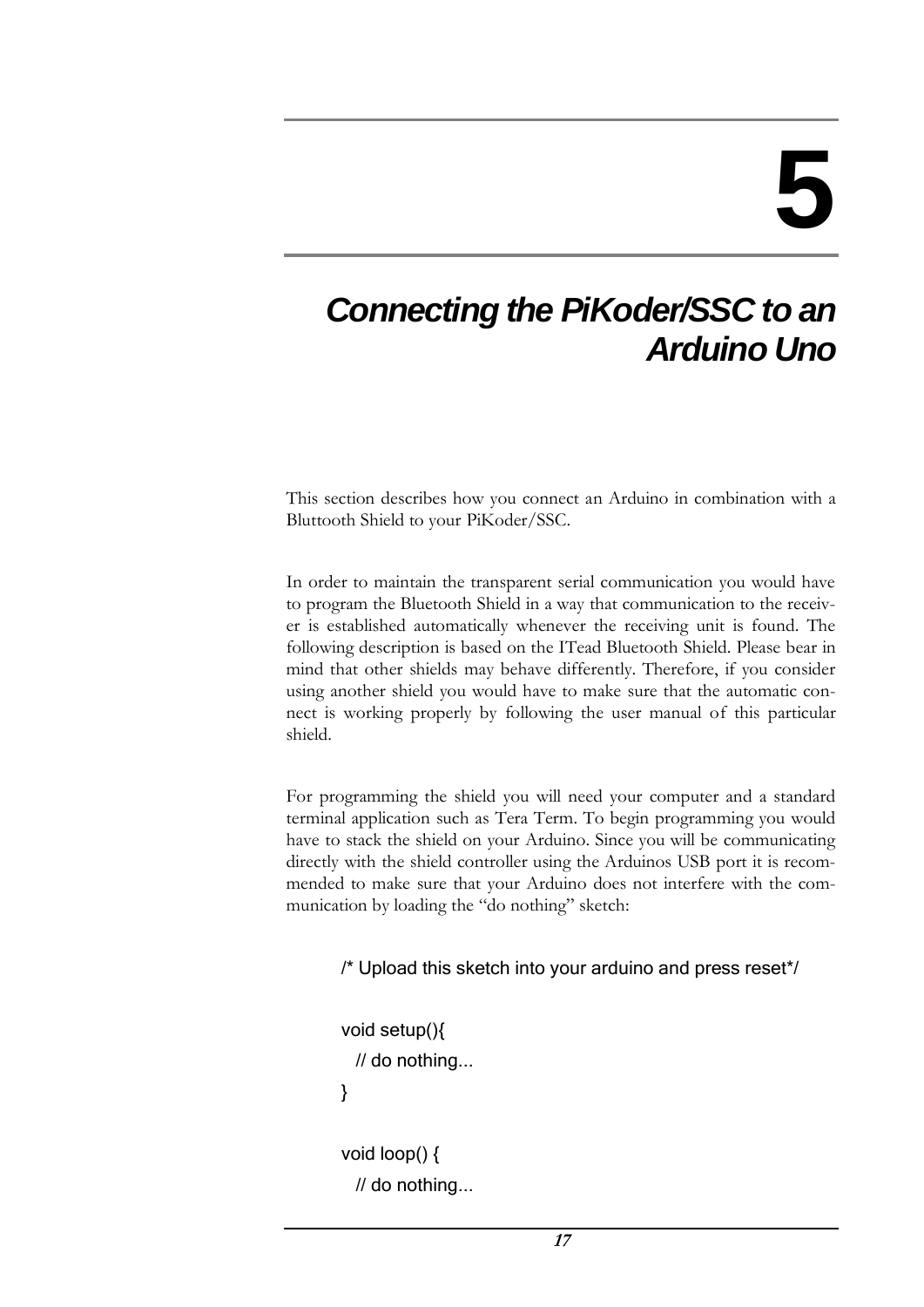}

**It is also highly recommended that you do not stack other shields onto your Arduino while programming the BT Shield since this may adversely affect pins required to be free floating.**

Please set the jumpers following the manual for direct communication:

When using the connection as Figure 4, the HC-05 connects with the FT232RL chip, and the FT232RL connect to PC by USB. Whit this configuration you can use the serial software on PC to control or configure the HC-05 module.



Figure 4 Connect the UART Interface as FT232

Please make sure also, that the mode switch is set to "CMD".

Start the terminal application and find your Arduino. The Bluetooth Shield uses a standard baud rate of 38400; therefore you would have to set the serial port parameter accordingly. If you use Tera Term you also want to enable local echo. Now the programming would begin. Follow the commands shown in the screen print. Please make sure that your receiver is turned on and can be found by the shield.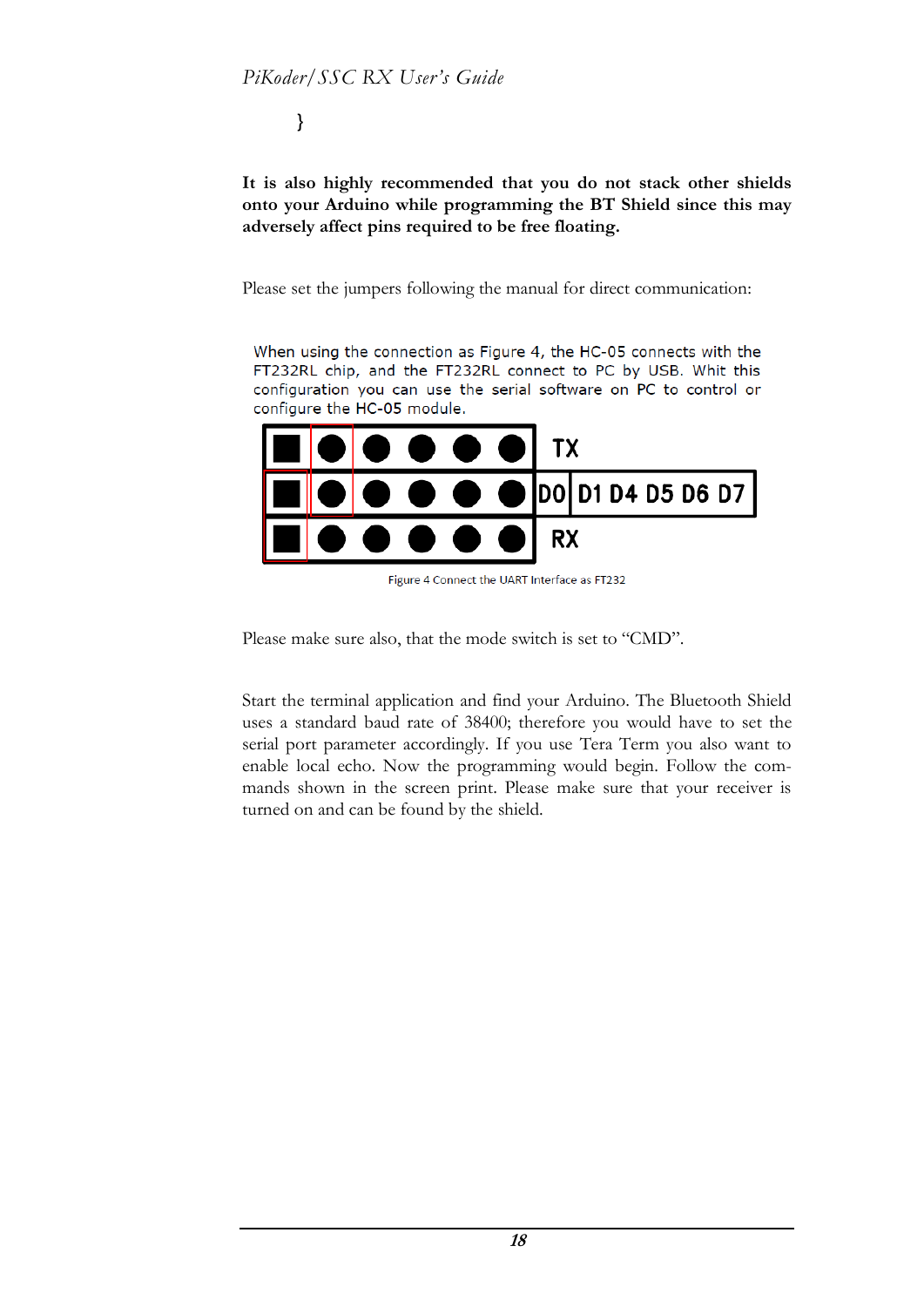

Following the "at+inq" command the Bluetooth Shield would scan for other devices and you may receive more that on device ids. (e.g. your cell phone or your computer may respond also). Therefore, you want to make sure that you bind your shield to the right device. Using the "at+rname?" command allows you to retrieve the device name based on the address. Please identify the address belonging to your "linvor" receiver modul.

Based on the linvor module address you can now bind the two modules using the "at+bind" command:



The linvor module can only act as a Bluetooth slave – therefore you have to program the shield to act as a master ("at+role" command). Set the baud rate to the PiKoder/SSC standard of 9600,1,N and finalize programming with making sure that the shield would only connect to the specified address:

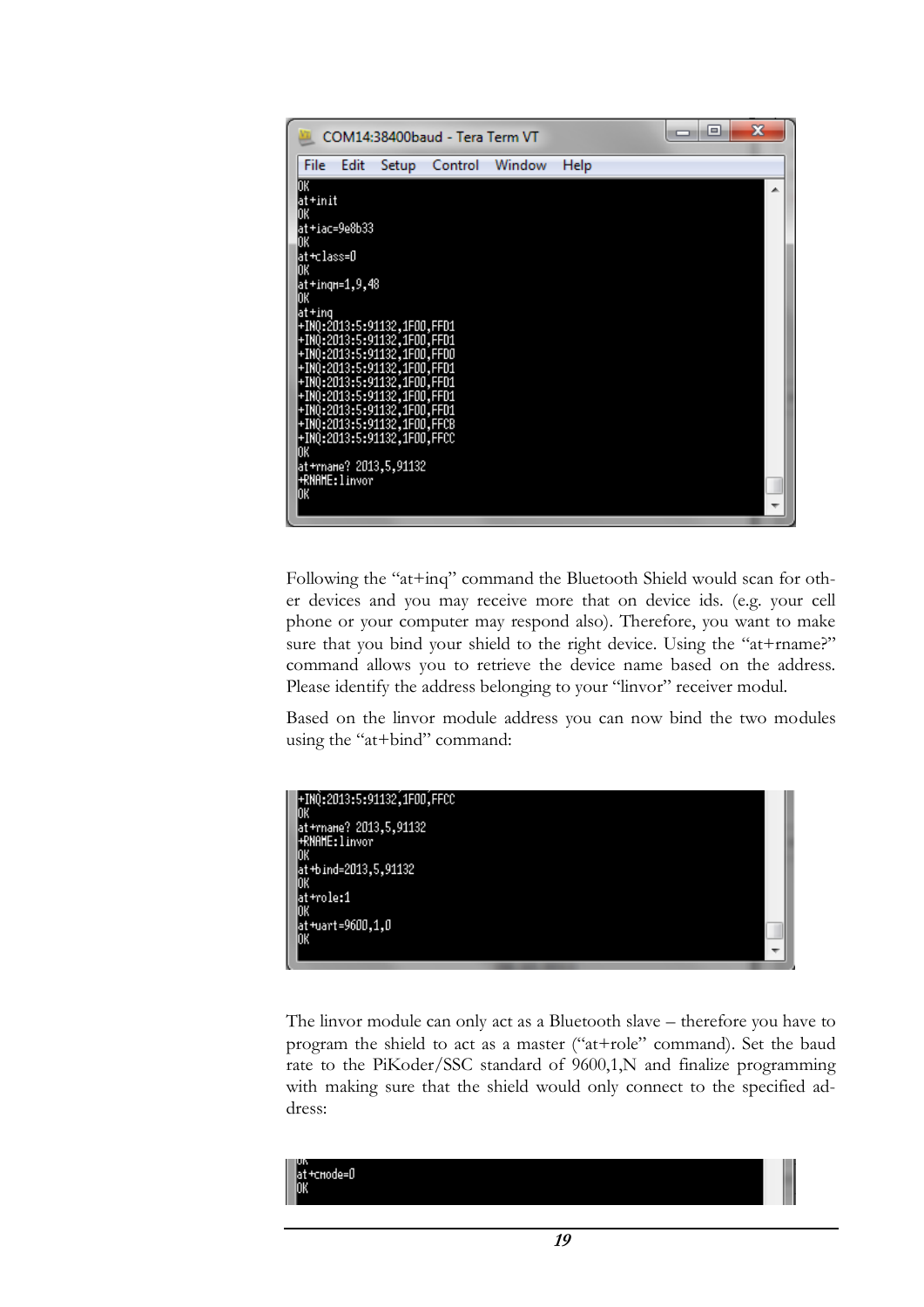This completes the programming. Set the mode switch on your shield to "DAT" and reset the shield. Please watch the red led on your receiver module. After blinking fast for a few seconds the led should go to an "on"-state indicating that the connection has been established. The status led on the shield will also change blinking rhythm to show that a connection has been established.

When using the PiKoder/SSC RX in Combination with the Arduino Digital RC sketch *arduinodtx* then please make sure to adjust the jumper setting on the BT shield as shown below.

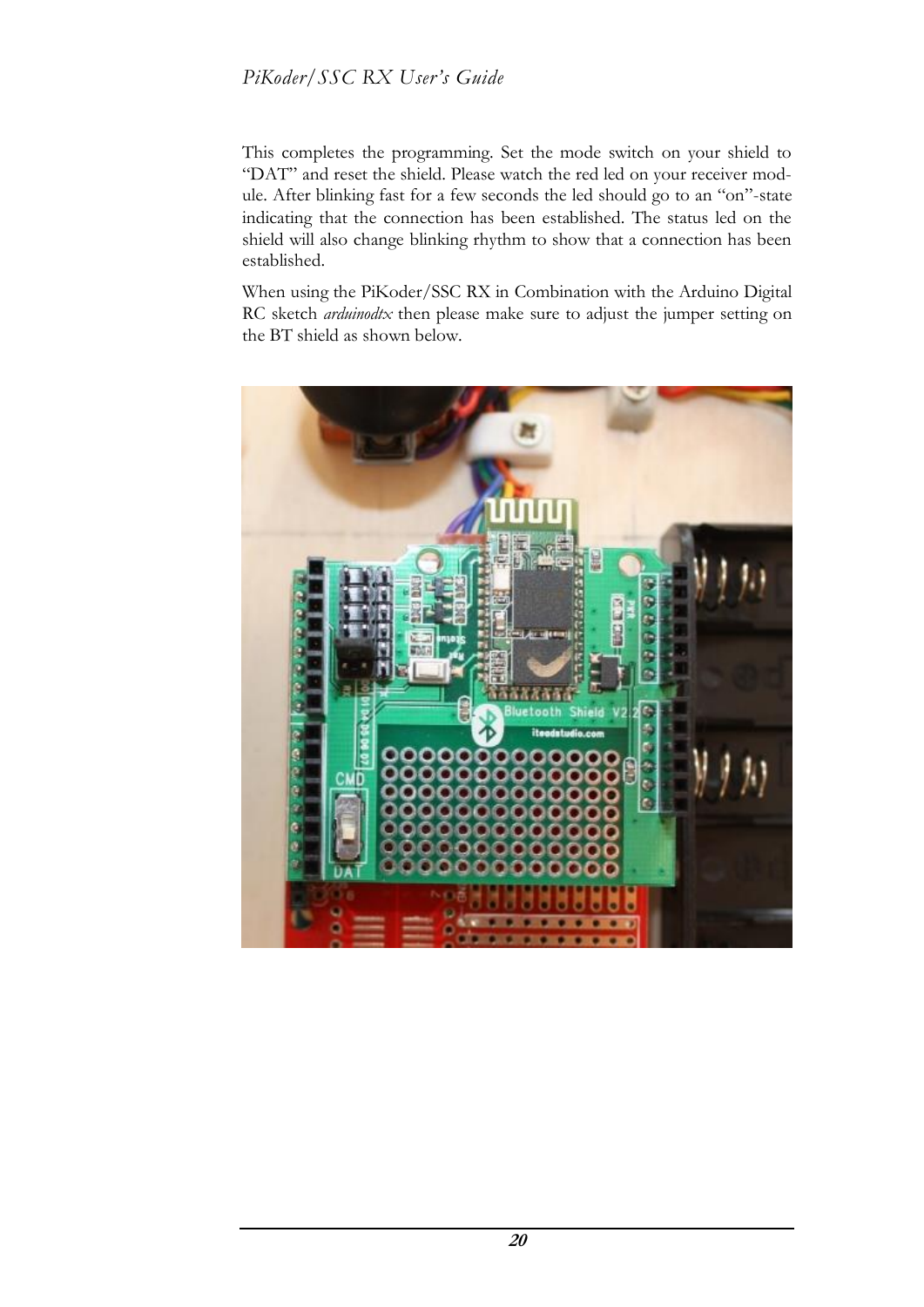## **A**

## *PiKoder/SSC RX Pinning*

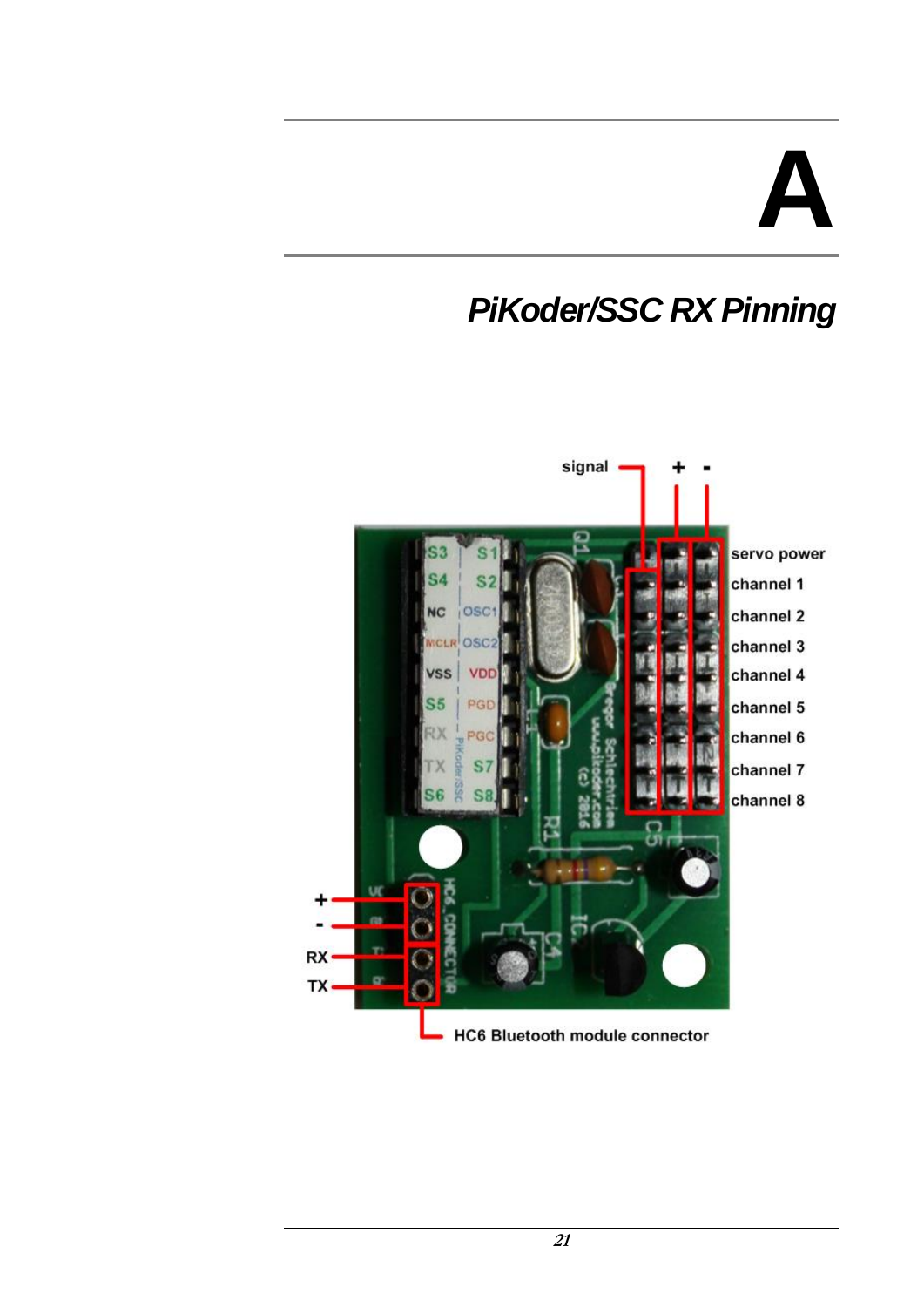**Room for your notes**